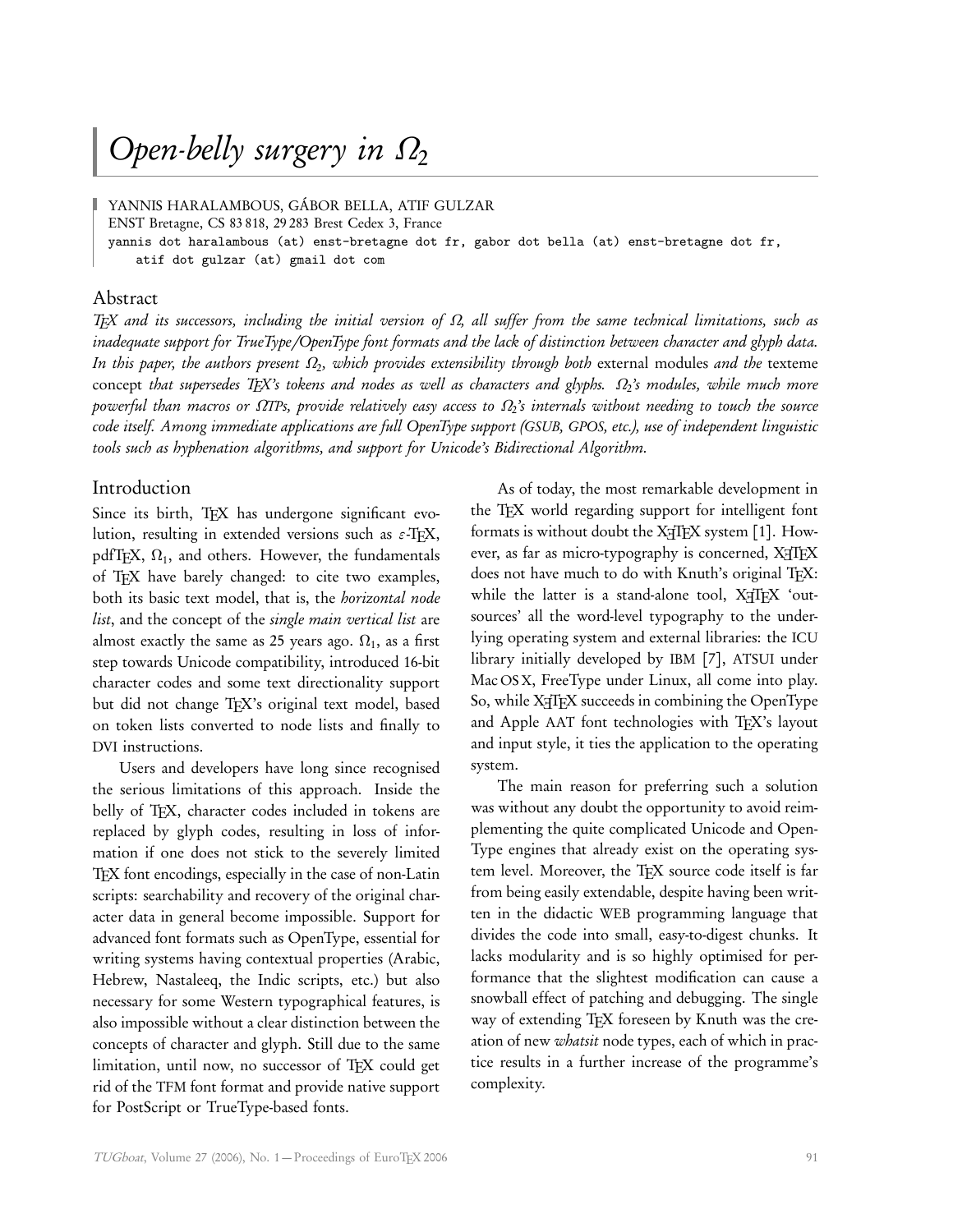Unlike X<sub>I</sub>TEX's approach, the developers of  $\Omega_2$ preferred to solve the problem of extensibility by introducing modularity into the system. In fact, ΩTPs were already module-like components in  $\Omega_1$ .  $\Omega$ TPs are capable of transforming 'character' strings into other 'character' strings and even of inserting new control sequences. However, due to the early, token-level stage where they intervene, they are limited by the grouping of input text: to show an example, processing of the word 'emphasis':

## {\it emph}asis

as a whole is not possible, since it is broken by markup into two separate  $\Omega$ TP buffers. Even more important is the fact that  $\Omega$ TPs are inherently character-level tools and are unable to perform operations other than character substitutions (such as glyph positioning, adding linguistic data, modifying colour, etc.).

Consequently, the objectives that the Omega team have set to themselves are on one hand to solve the character/glyph duality issue, by creating data structures capable of storing both, and on the other hand to provide extensibility to  $\Omega_2$  in a more efficient way, in order to allow manipulation of characters, glyphs, and other types of data independently. It will be shown later in the article how these two improvements are tightly related and that they provide the best results when used together.

In the following section, the original text model of TEX will be compared to our texteme-based approach. Then, external modules will be presented in detail. Finally, it will be shown how using modules together with texteme properties opens up possibilities of immediate applications such as OpenType support, linguistic analysis, or fully customised typography beyond the limitations of TEX or current font technologies.

## Of characters, glyphs, tokens, nodes, and DVI instructions

Text in TEX and in its extensions goes through several different states. In the beginning, it is read as *character* data from the input buffer. These characters may either be textual content or TEX markup. They will immediately be converted into either character tokens or control sequence tokens, respectively. A character token consists of the character code and its catcode, while a control sequence is represented by a single identifier. However, the token state is ephemeral: shortly after their creation, both types of tokens are converted into nodes.<sup>1</sup> Character tokens usually become character nodes, but sometimes also ligature nodes. Other types of nodes are also created on-the-fly: kern nodes, glue nodes, discretionary nodes, and so on. Text is organised into horizontal and vertical lists (represented by hlist and vlist nodes).

An important thing to notice is that fonts come into the picture precisely at the point of converting tokens into nodes. (Ligature, kerning, glue, etc., information all come from font resources.) This is the very moment of TFX's original sin: supposing that

## character code  $\equiv$  glyph code from the font,

characters are being replaced by glyphs in character nodes. The reason why hyphenation, in principle a character-based operation, still works at a latter stage<sup>2</sup> is this assumed equality, that is in fact valid only for a small set of characters, namely those that were coded in locations common between character and font encodings. Were we to use a different (say, Open-Type) font format or a script like Arabic, subsequent character-based operations such as searching, copying and pasting, and hyphenation would all be doomed to failure.

The odyssey is still not over: TEX, having done most of its work on node lists, in the end outputs the resulting document using the venerable DVI format where text is encoded through glyph identifiers only, represented in 16 or 8 bits, depending on whether  $\Omega_1$  or another TEX-based system is being used. By this time, all the other types of nodes holding noncharacter data either have already been absorbed in the typesetting process (penalty, discretionary, etc.), or else they now become physical dimensions (kerning, offsets, glue, etc.) or special DVI instructions (specials, etc.). This is the end of the story: our output DVI document is purely presentation-oriented and in no way is able to provide the original character data, long lost in the process.

## Textemes

Textemes<sup>3</sup> are one solution to the problems presented above. The idea is to replace TEX's various data repre-

 $1$ ΩTPs extend the lives of tokens somewhat: they read character tokens and output both character and control sequence tokens. <sup>2</sup>Namely, at line breaking.

<sup>&</sup>lt;sup>3</sup>Introduced as *signs* at the EuroTEX 2005 conference.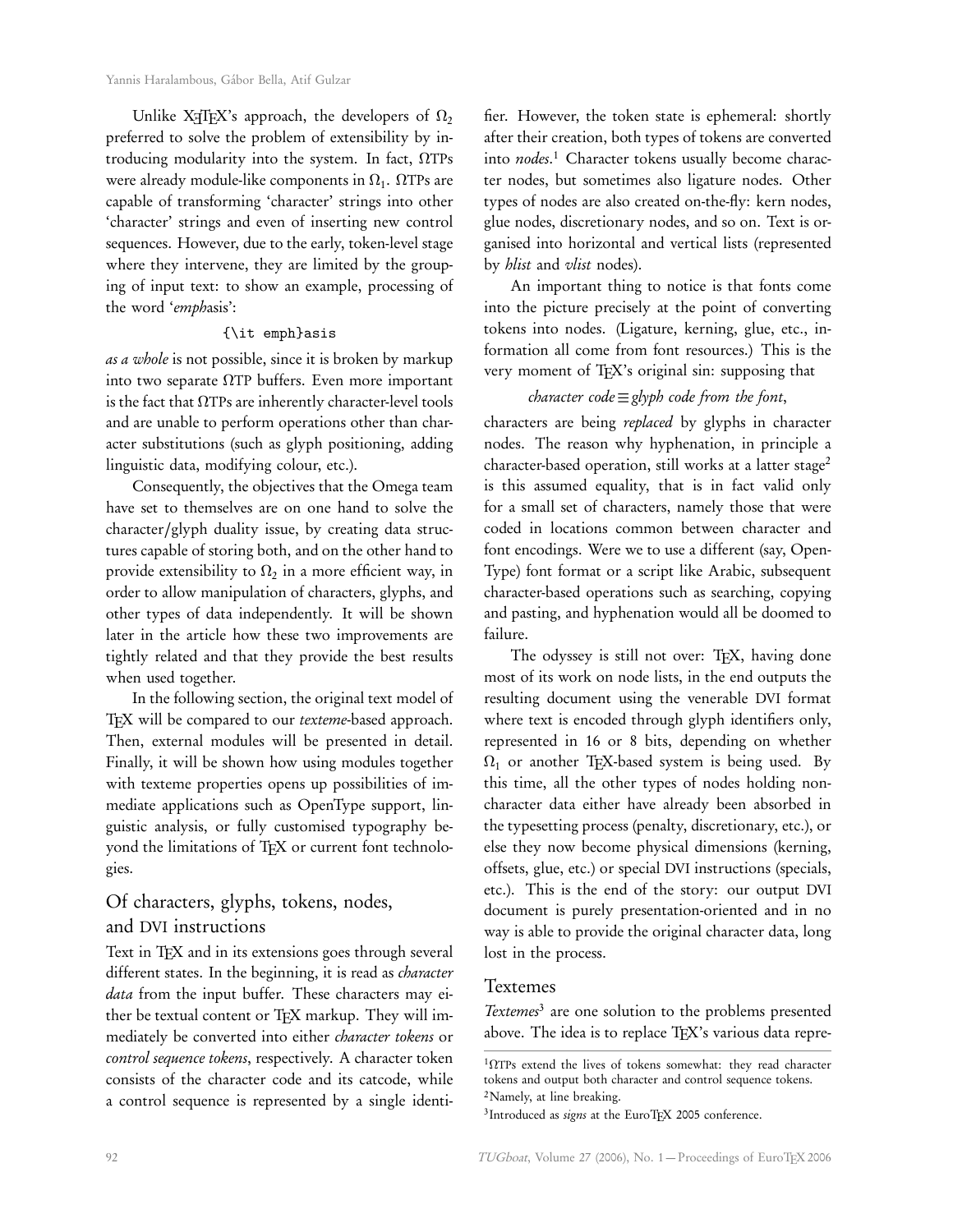sentations, namely characters, character tokens, some types of nodes, as well as glyphs in the output, by a single entity: the texteme.

A texteme, as presented in detail in [5] and in [4], is a set of properties, where a property is basically a key– value pair. A texteme usually represents a character, its glyph, and other related data. More specifically, character code, glyph and font identifiers, and any kind of information related to the atomic units of electronic text are all represented by texteme properties.

How do textemes work in  $\Omega_2$ ? The general idea is to let information accumulate inside textemes instead of converting data from one form to the other. Raw, unformatted text is a texteme string where textemes contain only *character* properties. When raw text (with markup) is fed into  $\Omega_2$ , a *catcode* property is added to every texteme. When font information is read, instead of creating character nodes, the same textemes — texteme nodes — are carried on, only with new *glyph* and *font* properties added. No ligature nodes are created: an 'fi' ligature is represented by two textemes linked together, the first with *charac*ter=f and glyph=fi, and the second with *character*=i and  $glyph = \emptyset$  (empty). Some other information like kerning, glue, or penalties, become texteme properties just the same, resulting in simplified text structure.

Separating character and glyph codes while having access to both of them throughout the whole typesetting process proves to be very useful for tasks such as hyphenation (as shown in Haralambous's article [3]). However, the ultimate goal is to be able to produce final documents that keep all these accumulated (and useful) information. A document that displays glyphs but also holds the original character-based text has an enormous technical advantage compared to glyph-only documents where retrieval of characters is only possible through non-standard, error-prone glyph naming schemes.

The PDF format makes such a double encoding of text possible through the ActualText operator: for every glyph or glyph sequence, the corresponding character or character sequence may be defined. This way, even cases like multiple glyphs corresponding to a single character or reordered glyph sequences can be handled correctly, something that would never be possible through glyph naming.

Unfortunately,  $\Omega_2$  does not (yet) produce PDF directly and the DVI format does not offer mechanisms similar to PDF's ActualText. It is therefore not possible to output texteme data into DVI without breaking compatibility with the original DVI format. As a temporary solution,  $\Omega_2$ 's DVI format has been slightly modified in order to include texteme-related information that is interpreted by a patched dvipdfmx utility that produces PDF documents with ActualText operators. This is a quick and dirty solution, but it works.

The document creator is by all means allowed and encouraged to invent and use their own properties in their documents. First of all, the set of available texteme properties is open and extensible.<sup>4</sup> Such user-defined properties can be added either automatically, by linguistic analysers and various text processor tools, or manually, by a texteme-compatible text editor (a simple prototype of which has been developed by students of ENST Bretagne). In this editor, texteme properties are added and manipulated in an intuitive, graphical way. Texteme-based documents can then be saved in XML that  $\Omega_2$  will be able to interpret and thus rebuild texteme strings. (The XML reading capability of  $\Omega_2$  has not been developed yet.)

How do texteme properties come into play during text processing? External modules are the answer.

#### External modules

#### Theoretical considerations

As mentioned before,  $\Omega_1$ 's  $\Omega$ TPs are basically character processors at the token level. This approach is not sufficient when non-character data needs to be processed (e.g., glyph substitution or glyph positioning). First, with the introduction of textemes, access to individual texteme properties as opposed to mere character strings becomes necessary. Secondly, even if an extended  $\Omega$ TP syntax and input/output scheme allowed the handling of such information, ΩTPs are still called at the token level where font data have not yet been read by  $\Omega_2$ .

Consequently, in order to allow  $\Omega$ TP-like external modules to process font-dependent information, their point of activation needs to be displaced to a later point, to the node level.

But there is a problem: since nodes (including texteme nodes) and node lists are considerably more complicated data structures than characters or tokens,  $\Omega_{\rm 1}$ 's internal  $\Omega$ TP approach is not powerful enough to de-

<sup>4</sup>Namespaces are used for semantic disambiguation.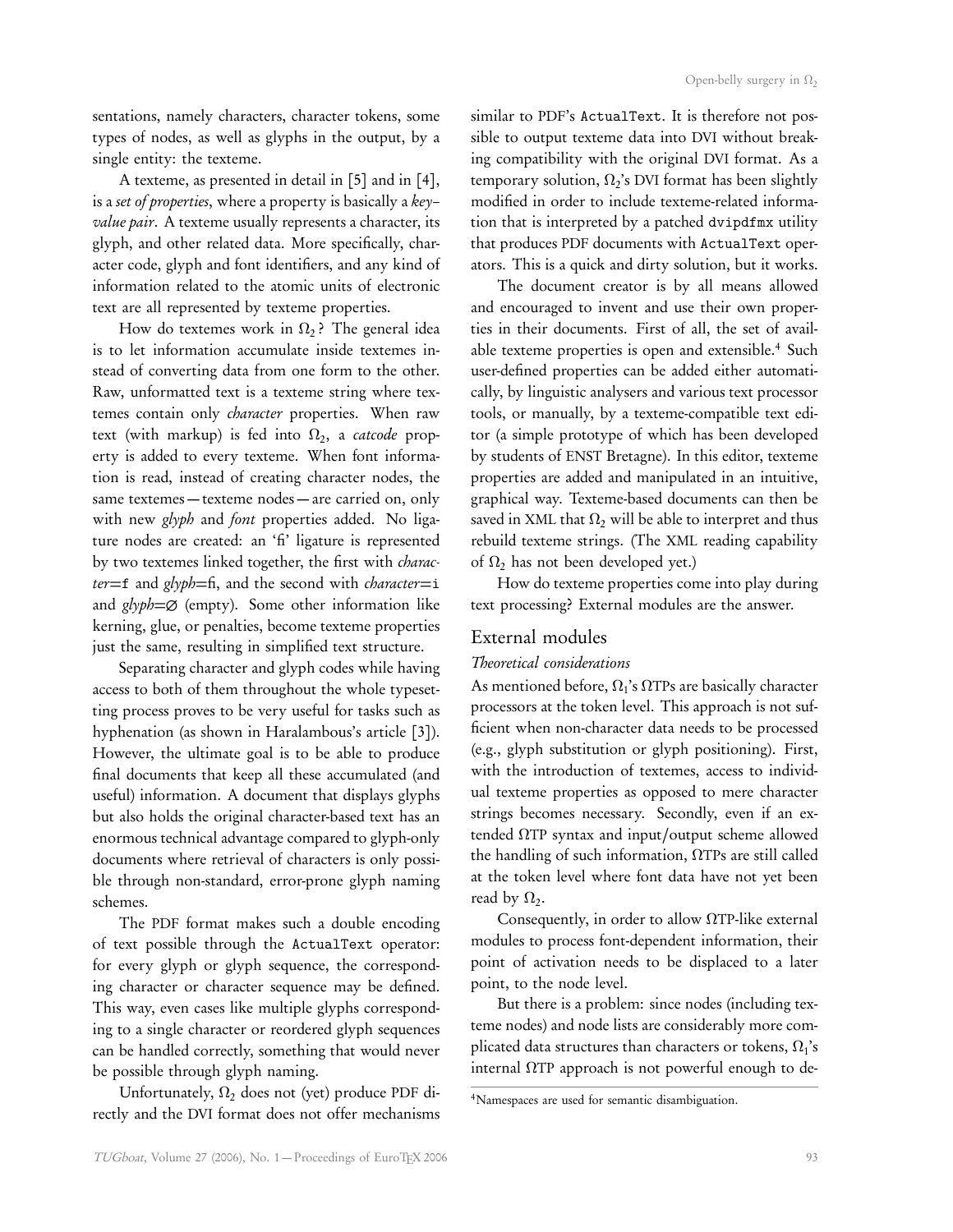scribe transformations on them. For these reasons, our new external modules need to be standalone binaries that communicate with  $\Omega_2$  using a well-defined XML format (more on this later). Since these binaries can be written in any programming language, there is no limitation to their computing power, unlike former internal ΩTPs that were equivalent to finite state automata.

In reality, there are no less than three well-defined points during  $\Omega_2$ 's typesetting process where external modules may be called:

- 1. on token-based input text (as in the case of  $\Omega$ TPs);
- 2. on yet unbroken horizontal node lists that represent whole paragraphs;
- 3. on node lists representing individual lines during paragraph breaking.

Each of these three legal intervention points corresponds to a set of well-defined processing tasks. The first point is used by character-level transformers and analysers. They receive a simple list of textemes, uninterrupted by control sequences on grouping braces (no wonder: these tokens act as boundaries for the ΩTP buffer), and containing mostly character information. They are supposed either to perform character transformations (e.g., converting from a local transcription scheme or encoding to Unicode, preprocessing, etc.) or to generate new texteme properties. (At the moment of writing the article,  $\Omega_2$  is not yet capable of adding texteme properties at this stage.)

The second type of external module reads entire paragraphs and operates on node lists. This type of module applies, among others, OpenType glyph substitution and positioning rules. However, as a result of working with nodes instead of just characters, such modules have enormous power as well as responsibility over the behaviour of  $\Omega_2$ : they have full access to every aspect of the text including horizontal and vertical lists, kerning, penalties, and so on. Were a module to, say, substitute a glyph by another, it would have the responsibility to update the corresponding kerning information or at least make sure that this will be done subsequently either by  $\Omega_2$  or by another module.

Finally, the third type of module is called on individual lines, inside the line breaking algorithm. Similarly to modules of the second type, it operates on node lists. Its task is to perform line-related operations such as optical kerning, OpenType JSTF (justification) support, or line-dependent glyph substitutions and positionings (e.g., an OpenType contextual ligature invalidated by a nearby line break).

The fragility of node lists when manipulated externally may seem worrying. Indeed, it is very easy to produce typographically unacceptable documents and even to freeze  $\Omega_2$  through erroneous or malicious node operations. Creators of modules should respect rules regarding what and in what order they are allowed to modify. Correct ordering of modules is of crucial importance: for example, the order character transformations – glyph substitutions – glyph positionings should always be respected, otherwise regression problems may arise.

Indeed, node-level modules represent a drastic surgical intervention in  $\Omega_2$ 's digestive system: it is as if  $\Omega_2$ 's stomach and intestines were piped into external digestion machines. The reader will kindly excuse the authors for this somewhat disturbing analogy and read on to see how in practice modules are called from  $\Omega_2$ .

#### Modules in Practice

Module support in  $\Omega_2$  is currently in prototype stage, that is, developer- and user-friendly macros and libraries are only minimally available at the moment.

External modules are implemented as standalone binaries and communicate with  $\Omega_2$  through signals and an input-output buffer. For performance reasons, these binaries run as *daemons*, that is, they are spawned only once and then remain idle until they receive data to process as well as a wakeup signal. Once a module has finished processing, after writing its output into the same input-output buffer, it goes back to sleep again, and  $\Omega_2$  continues by waking up the following module.

More precisely: a module binary is launched by the \registermodule primitive. By writing

\registermodule{mymodule}{modbin}{par}{10}

the binary programme modbin is run, in the future referenced by the name mymodule. The par parameter means that it is a type 2 (paragraph-level) module and its number in the execution order among modules of the same type is 10. These four parameters are mandatory. There is a fifth, optional parameter (omitted in our example) that sends its argument to the binary when it is launched; this may sometimes be useful for initialisation purposes.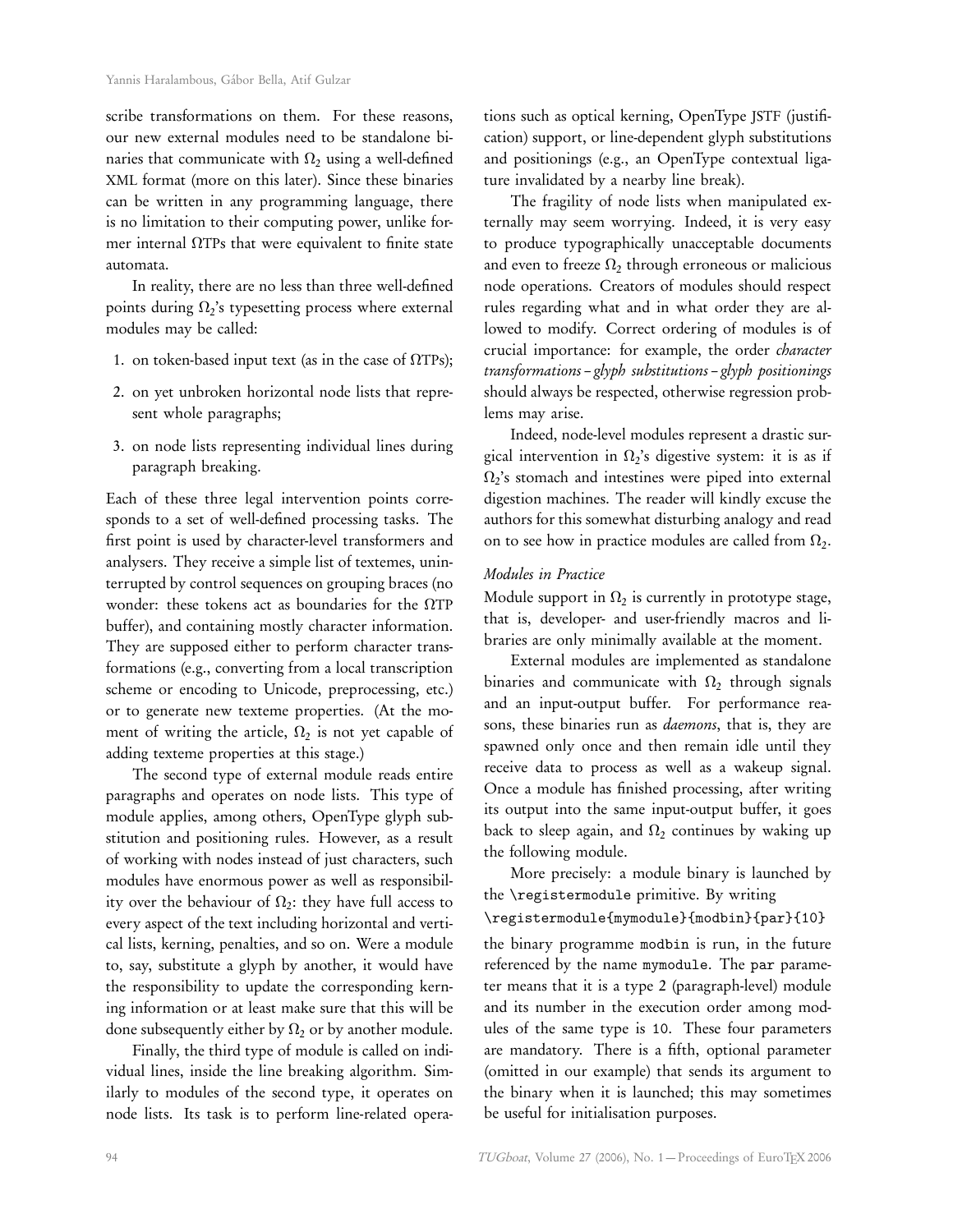Modules are asleep by default. For performance reasons,  $\Omega_2$  does not send any data to sleeping modules. In order to perform their task, modules need to be both waked up and activated. They are waked up and sent back to sleep by the \wakeup{mymodule} and \gotosleep{mymodule} primitives. Note that paragraph- and line-level modules are waked up for entire paragraphs, there is no point in trying to wake them up for shorter text segments. Awake but inactive modules receive and read all data but let them pass through untouched. They activate themselves when they encounter an *activate* special node, inserted by the \activate{mymodule} macro. From this point, they process the text until they either read a *deactivate* node or arrive at the end of the buffer. These activate and deactivate nodes may of course very well appear inside paragraphs, making it possible to activate modules for text segments as small as individual characters (more precisely, textemes).

Text (textemes and other nodes) is transmitted between  $\Omega_2$  and modules in XML format. The full DTD is not provided here for space reasons; instead, a small but relevant example is given. As is shown, for paragraph and line-level modules,  $\Omega_2$ 's *current font table* is also included in the XML buffer since these modules (e.g., an OpenType engine) usually need access to fonts. The font table is then followed by the node list itself: in our case, a whatsit, an empty horizontal list and two texteme nodes. In this simple example, texteme nodes contain only three properties each, namely the character and the corresponding font and glyph ID.

```
<?xml version="1.0"?>
<buffer version="0.1">
  <preamble>
    <fontlist>
       <font id="51" name="ptmr"
              size="1310720"/>
       <font id="52" name="pala"
             size="655360"/>
       ...
    </fontlist>
  </preamble>
  <nodelist>
    \left\langle \cdot \right\rangle -- whatsit -->
    <wha st="6" intpnl="0" brkpnl="0"
          pardir="0">
      <lbl></lbl><lbr></lbr>
    </wha>
    \leftarrow - hlist \leftarrow<hls wd="1310720" dp="0" ht="0"
```

```
shift_amount="0" gse="0" gsi="0"
         go="0" dir="0">
    \langlehls>
    \leftarrow -- texteme -->
    <t linkl="0" linkr="0">
        <p n="c">76</p> <!-- char: L -->
        < p n="g">12</p> <!-- glyph -->
        < p n="f">52</p> <!-- font -->
    \langle/t>
    <t linkl="0" linkr="0">
        \{p \ n = "c" > 111 \le p \} \{1 - \text{char}: 0 \}<p n="g">142</p>
        <p n="f">52</p>
    \langle/t>
    ...
 </nodelist>
</buffer>
```
A particular advantage of communicating with modules in XML is that certain tasks can thus be implemented by very simple XSLT transformations that are executed by a generic XSLT driver module. This way, the task of implementing a module is reduced to the complexity of writing XSLT code.

## Applications of modules and textemes

## OpenType support

For quite a long time, the Holy Grail of typesetting systems has been to implement robust support for the TrueType and OpenType font formats. Development has been slow on all platforms, due to the investment required on a very wide scale (full Unicode support, internationalisation, availability of actual fonts). No wonder that no TFX-based system, apart from XTTFX, has even come close yet to full OpenType compatibility: without the profound changes in TEX's text model described in earlier sections of the present article, or at least similar improvements, OpenType support is not fully possible.

As has been shown in numerous articles, such as [1], the main difficulty of developing OpenType-compatible applications lies in the complexity of operations described in OpenType's GSUB (glyph substitution) and GPOS (glyph positioning) tables. In order to achieve this, apart from providing an appropriate text model, typesetting applications also need a powerful OpenType engine. Fortunately, a lot of effort has already been made in this direction in the free software community, and thus free and cross-platform OpenType libraries are already available: let us mention the  $FreeType [6]$  and  $M17N [2]$  projects that both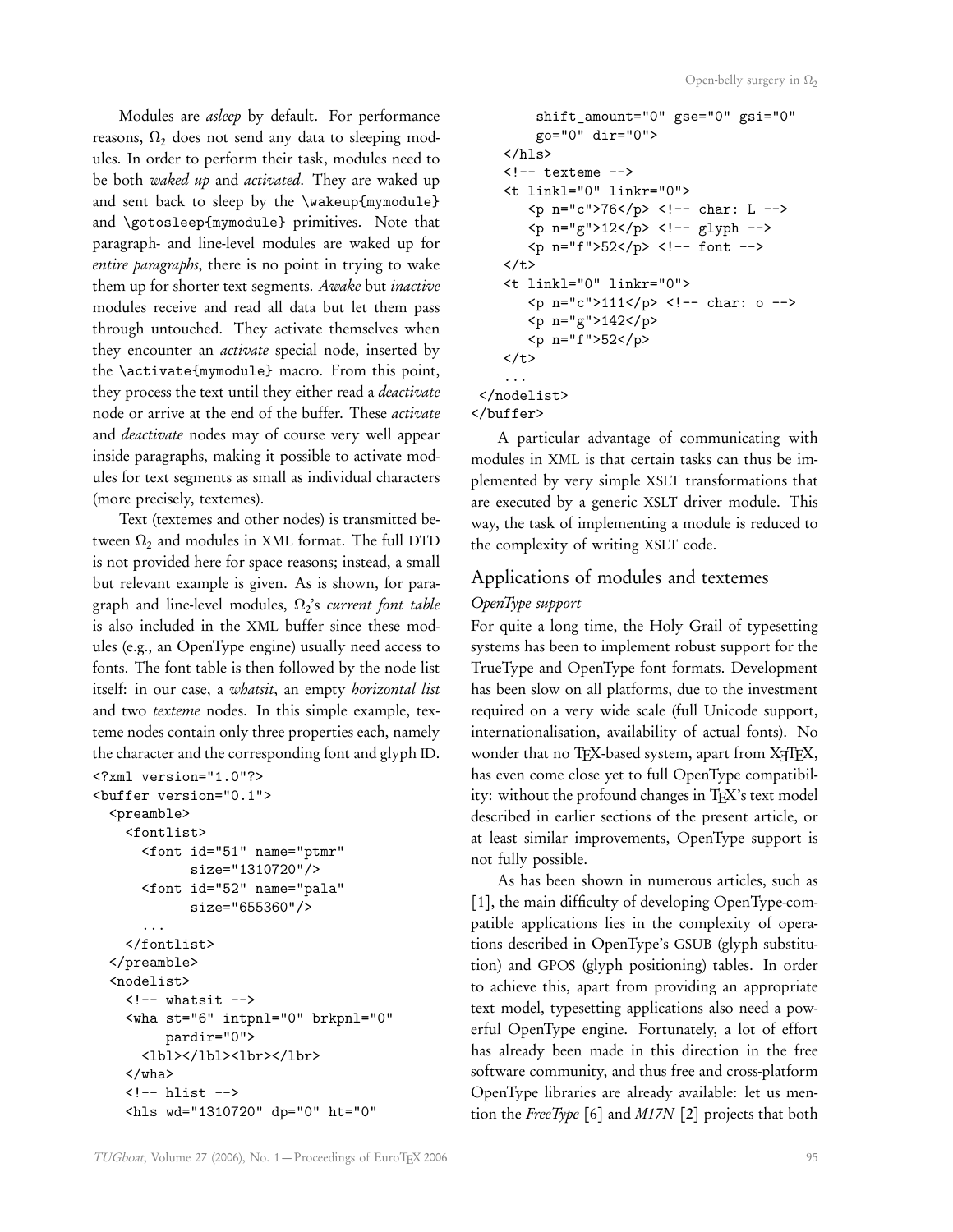offer OpenType-related functionalities. The new  $\Omega_2$ system makes use of both of these libraries.<sup>5</sup>

Basically, two aspects of the OpenType format need to be taken care of in  $\Omega_2$ : reading metrics and performing glyph transformations. Most TEX-based systems solve the former issue by falling back to utilities such as ttf2afm that convert TrueType metrics into TFM files, the OpenType and the TrueType formats being compatible as far as metrics are concerned. This solution works but is inelegant from the user's point of view since installation and use of TrueType or OpenType fonts require several conversion steps and editing of various configuration files. The authors have thus decided to implement direct access from  $\Omega_2$ to OpenType metrics, without any need for OFM or other files. At the moment of writing the article,  $\Omega_2$  is already capable of reading TrueType metrics directly from the font.<sup>6</sup>

Glyph transformations, on the other hand, are too big a task to implement inside the monolithic  $\Omega_2$ code. Modules are an ideal place for such operations. Both paragraph- and line-level modules are going to be necessary: paragraph-level modules will perform both font-independent (multilingual preprocessing similar to what Microsoft's Uniscribe library does) as well as font-dependent OpenType GSUB and GPOS glyph transformations. Finally, the same OpenType module intervenes once again at the line breaking phase if necessary; also, JSTF support can be implemented at this point.

#### Hyphenation

TEX's original hyphenation procedure is called in the line breaking phase: at this point, text is converted into lowercase, ligatures are replaced by their original characters, and pattern matching is performed. Consequently, the hyphenation algorithm is an integral part of TEX that is difficult to modify or customise according to the special needs of different languages, apart from language-dependent pattern sets. In  $\Omega_2,$ textemes and modules allow performing hyphenation externally, in a module, opening up the possibility of using more advanced hyphenation algorithms. The general idea is that the external hyphenation module

marks potential hyphenation points in words using texteme properties and at the line breaking stage  $\Omega_2$ simply selects from the marked hyphenation points the ones giving the least badness.

See [3] (in this same proceedings volume) for a more detailed description of new hyphenation techniques used in  $\Omega_2$ .

#### Getting rid of (some) TFX markup

Through properties, textemes provide a new way of enriching electronic text. In some cases, such properties can substitute for markup that would otherwise serve the same purpose. The interest in doing so lies in the simplification of input text, an important gain both from a technical and a usability point of view. Consider the following example of LATEX code:

```
The \verb#\textcolor# command's purpose
is to colorify text, such as this word
in \textcolor{red}{red}.
```
There are several problems with the above snippet: first of all, it is far from being intuitive. To typeset the '\' character, the user needs to use the \verb command, which is one way of escaping the special role of the backslash. Also, there is nothing indicating that the first parameter of the \textcolor command is the colour parameter and the second is the text to be coloured: neither a human nor an automatic tool, say a preprocessor, can distinguish them without proper knowledge of the color LHEX package. Finally, the use of control sequences and delimiters breaks up text into small chunks causing various problems at later processing stages.

A possible solution is to use texteme properties for colour as well as for escaping. For example, with a cat $code = 12$  property the user could mark the backslash as textual content. Of course, more user-friendly property name and values could also be used. The same point can be made for various types of spaces (nonbreakable, thin, etc.): instead of using active characters like '-' or control sequences like '\,', such information can be encoded as orthogonal properties of the same space character. This solution is also far simpler and more intuitive than using Unicode's various non-breakable space, thin space, non-breakable and thin space, etc., characters.

<sup>5</sup>M17N, far from being just a multilingual typesetting engine, is a whole set of libraries aiming at providing complete multilingual support.

<sup>&</sup>lt;sup>6</sup>Kerning data is not read by  $\Omega_2$ , as this operation is planned to be implemented inside an external module.